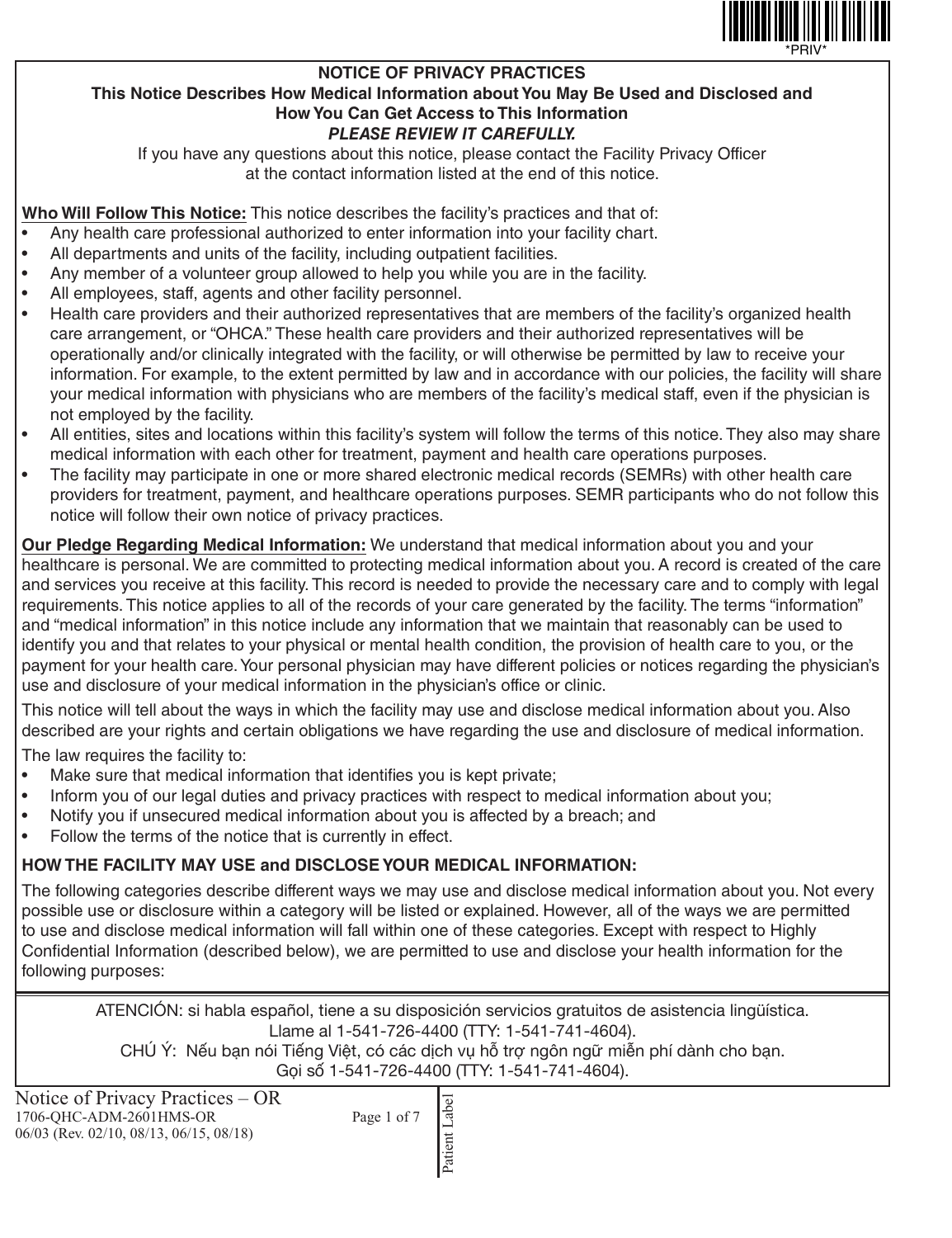• **Treatment.** Your medical information may be used to provide you with medical treatment or services. This medical information may be disclosed to physicians, nurses, technicians, and others involved in your care, including employees, contractors, volunteers, students and interns at the facility or outside the facility. This includes using and disclosing your information to treat your illness or injury, to contact you to provide appointment reminders or to give you information about treatment options or other health related benefits and services that may interest you.

For example: A physician treating you for a broken leg may need to know if you have diabetes because diabetes may slow the healing process. The physician may need to tell the dietitian about the diabetes so appropriate meals can be arranged. Different departments of the facility may also share medical information about you in order to coordinate your different needs, such as prescriptions, lab work and X-Rays. The facility also may disclose medical information about you to people outside the facility who may be involved in your medical care after you leave the facility, such as family members, home health agencies, and others who provide services that are part of your care.

**Payment.** Your medical information may be used and disclosed so that the treatment and services received at the facility may be billed and payment may be collected from you, your insurance company and/or a third party.

For example: To the extent insurance will be responsible for reimbursing the facility for your care, the health plan or insurance company may need information about surgery you received at the facility so they can provide payment for the surgery. Information may also be given to someone who helps pay for your care. Your health plan or insurance company may also need information about a treatment you are going to receive to obtain prior approval or to determine whether they will cover the treatment.

Please note we will comply with your request not to disclose your health information to your health plan if the information relates solely to a healthcare item or service for which you have paid out of pocket and in full to us. This restriction does not apply to the use or disclosure of your health information for your medical treatment.

• **Health Care Operations.** Your medical information may be used and disclosed for purposes of furthering day-to-day facility operations. These uses and disclosures are necessary to run the facility and to monitor the quality of care our patients receive.

For example: Subject to any limitations described in this notice, your medical information may be:

- 1. Reviewed to evaluate the treatment and services performed by our staff in caring for you, including peer review bodies or accreditation organizations.
- 2. Combined with that of other facility patients to decide what additional services the facility should offer, what services are not needed, and whether certain new treatments are effective.
- 3. Disclosed to physicians, nurses, technicians, and students for review and learning purposes.
- 4. Disclosed to accountants, attorneys, consultants, and others to make sure we comply with applicable laws.
- 5. Combined with information from other facilities to compare how we are doing and see where we can improve the care and services offered. Information that identifies you in this set of medical information may be removed so others may use it to study health care and health care delivery without knowing who the specific patients are.
- **Organized Health Care Arrangement:** The covered entities participating in an OHCA with the facility will share protected health information with each other, as necessary to carry out treatment, payment, or health care operations relating to the OHCA.
- **Limited Data Sets and De-identified Information:** We may use or disclose medical information about you after certain identifiers are removed such as name, address, phone number, medical record number, etc., as permitted by law.
- **Census Information:** Limited information about you may be used in the census report or patient directory while you are a patient at the facility. This information may include your name, location in the facility, and general

ATENCIÓN: si habla español, tiene a su disposición servicios gratuitos de asistencia lingüística. Llame al 1-541-726-4400 (TTY: 1-541-741-4604). CHÚ Ý: Nếu bạn nói Tiếng Việt, có các dịch vụ hỗ trợ ngôn ngữ miễn phí dành cho bạn.

| Notice of Privacy Practices – OR<br>1706-OHC-ADM-2601HMS-OR<br>$06/03$ (Rev. 02/10, 08/13, 06/15, 08/18) | Page 2 of 7 |  |
|----------------------------------------------------------------------------------------------------------|-------------|--|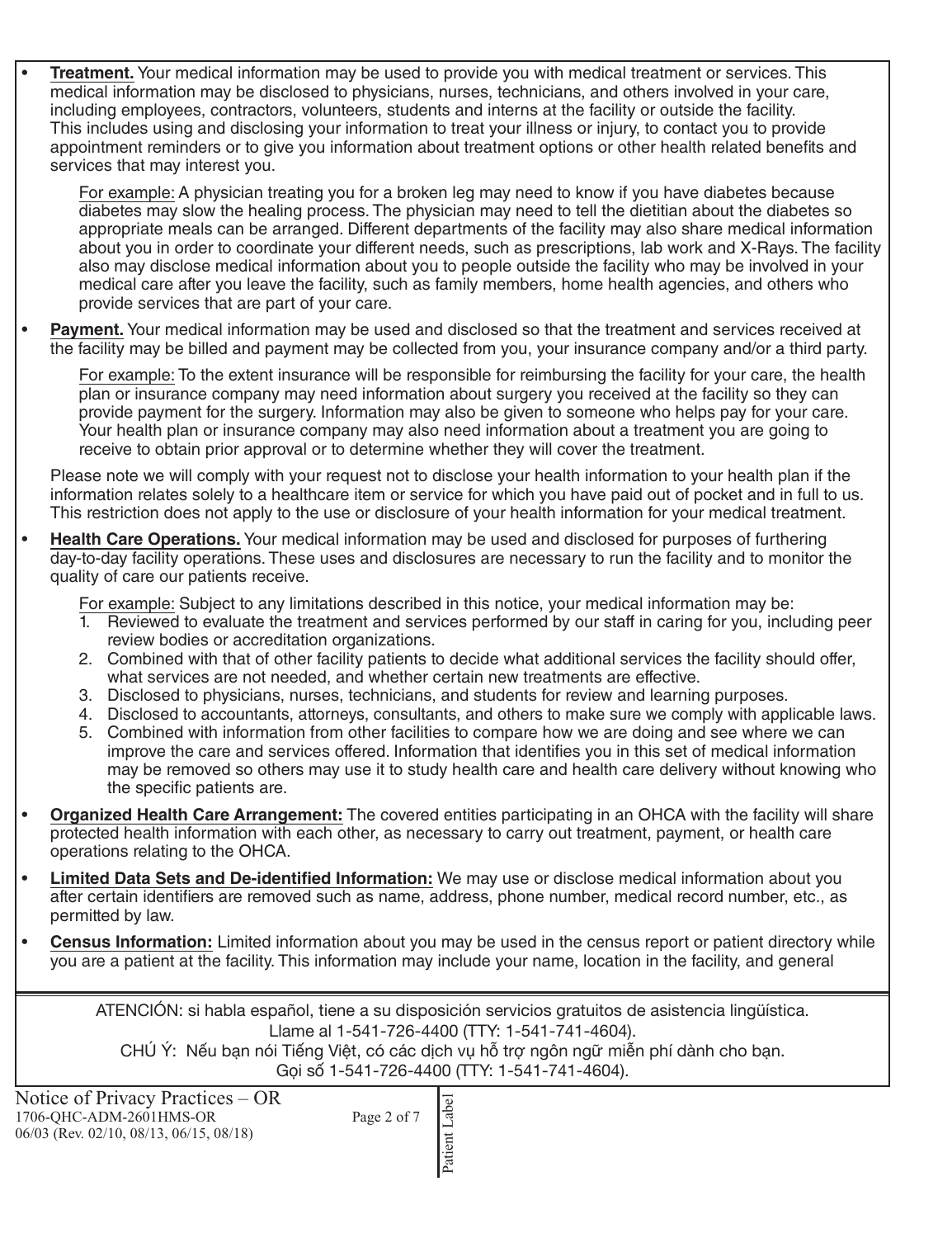condition. Additionally, your religious affiliation may be disclosed to members of the clergy. You may restrict or prohibit some or all of the uses or disclosures of this information through the census report or patient directory by notifying the Facility Privacy Officer or another hospital designated individual.

- **Individuals Involved in Your Care.** Under certain circumstances, we may share your medical information with a family member, guardian or other individuals involved in your care. They may also be told about your condition unless you have requested additional restrictions. In addition, your medical information may be disclosed to an entity assisting in a disaster relief effort so your family can be notified about your condition, status, and location. Additionally we may disclose medical information to a person or entity that will assist in notifying a patient's family member of the patient's location, general condition, or death.
- **Research.** Under certain circumstances, your medical information may be used and disclosed for research purposes. Federal law permits use of medical information for research purposes either with patient authorization or with approval by an Institutional Review Board or privacy board before any research study begins. In some situations, limited information may be used before approval of the research study to allow a researcher to determine feasibility of the research. Institutional Review Boards and privacy boards follow a special review process to protect patient privacy, safety, and welfare.
- **Marketing Activities.** We may, without obtaining your authorization and so long as we do not receive payment from a third party for doing so, 1) provide you with marketing materials in a face-to-face encounter, 2) give you a promotional gift of nominal value, or 3) tell you about our own health care products and services. We will ask your permission to use your medical information for any other marketing activities or for any disclosure which constitutes a sale of your medical information.
- **Fundraising.** We may, in some circumstances, perform fundraising activities to raise funds for the facility. You also have the right to opt out of receiving this type of communication.
- **Business Associates.** There are some services provided by the facility through contracts with business associates. For example, the copy service we use when making copies of your records may be a business associate. When these services are contracted, we may disclose medical information to our business associates so that they may perform the job we have asked them to do.
- **Participation in Health Information Exchanges.** We may participate in one or more health information exchanges (HIEs) and may electronically share your health information for treatment, payment and permitted healthcare operations purposes with other participants in the HIE – including entities that may not be listed under **"Who Will Follow This Notice"** on the first page of this notice. Depending on State law requirements, you may be asked to "opt-in" in order to share your information with HIEs, or you may be provided the opportunity to "opt-out" of HIE participation. HIEs allow your health care providers to efficiently access and use your pertinent medical information necessary for treatment and other lawful purposes. We will not share your information with an HIE unless both the HIE and its participants are subject to HIPAA's privacy and security requirements.
- **As Required by Law.** Your medical information will be disclosed when required to do so by federal, state, or local authorities, laws, rules and/or regulations.
- **Lawsuits and Disputes.** If you are involved in a lawsuit or a dispute, your medical information will be disclosed in response to a court or administrative order. We may also disclose your medical information in response to a subpoena, discovery request, or other lawful process when we are legally required to respond.
- **Law Enforcement.** Your medical information may be disclosed if requested by a law enforcement official:
	- 1. In response to a court order, subpoena, warrant, summons or similar process;
	- 2. To identify or locate a suspect, fugitive, material witness, or missing person;
	- 3. About the victim of a crime if, under certain limited circumstances, we are unable to obtain the person's agreement;

ATENCIÓN: si habla español, tiene a su disposición servicios gratuitos de asistencia lingüística. Llame al 1-541-726-4400 (TTY: 1-541-741-4604).

CHÚ Ý: Nếu bạn nói Tiếng Việt, có các dịch vụ hỗ trợ ngôn ngữ miễn phí dành cho bạn.

| Notice of Privacy Practices $-$ OR<br>Page 3 of 7<br>1706-OHC-ADM-2601HMS-OR<br>$06/03$ (Rev. 02/10, 08/13, 06/15, 08/18) | ∣≏ |  |  |  |
|---------------------------------------------------------------------------------------------------------------------------|----|--|--|--|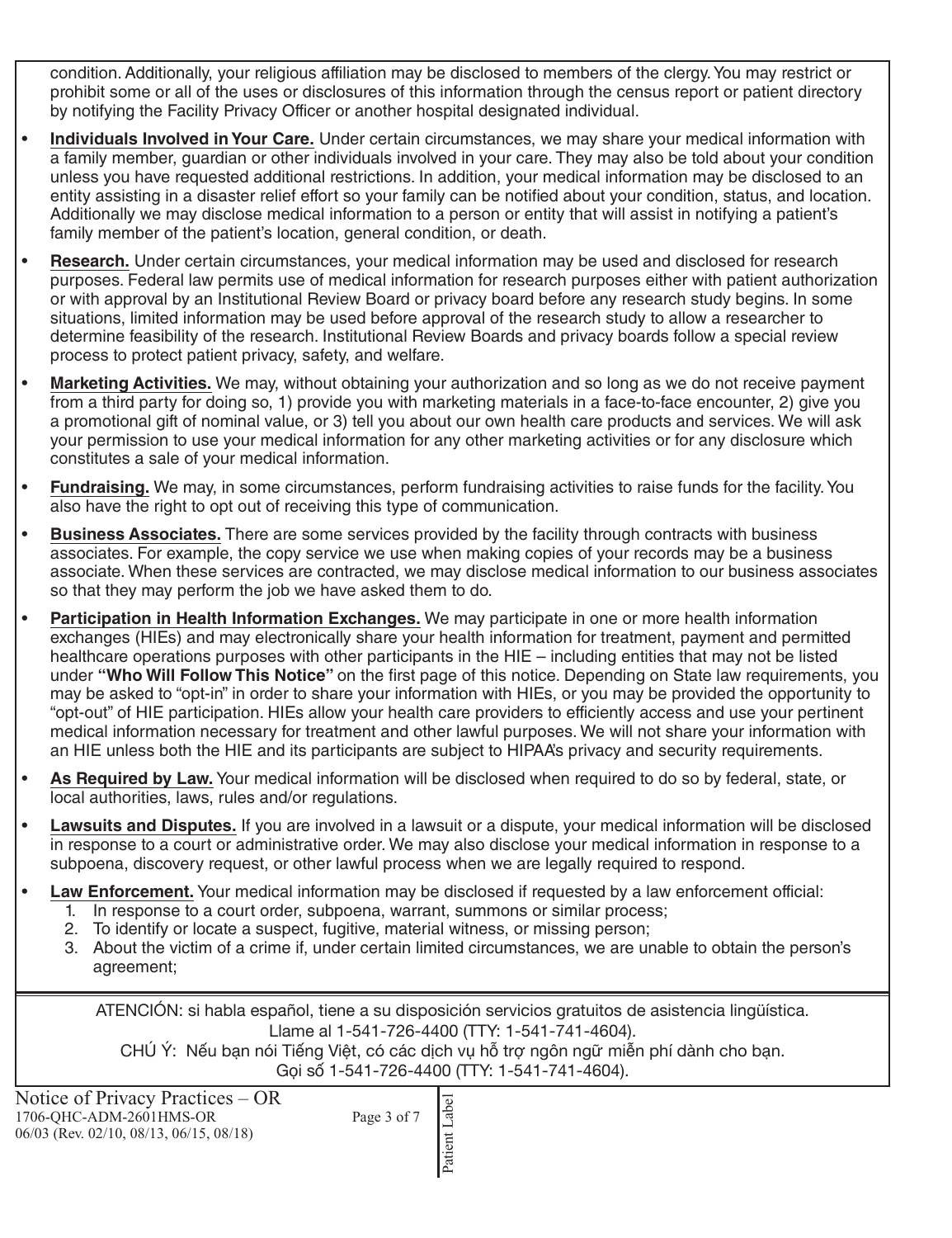- 4. About a death we believe may be the result of criminal conduct;
- 5. About criminal conduct on the facility's premises; or
- 6. In emergency circumstances to report a crime; the location of the crime or victims; or the identity, description or location of the person who committed the crime.
- **National Security and Intelligence Activities.** Your medical information will be released to authorized federal officials for intelligence, counterintelligence, and other national security activities authorized by law.
- **Protective Services for the President and Others.** Your medical information may be disclosed to authorized federal officials so they may provide protection to the President, other authorized persons or foreign heads of state or conduct special investigations.
- **Serious Threat to Health or Safety.** Your medical information may be used and disclosed when consistent with applicable law and ethical standards in order to prevent or lessen a serious and imminent threat to the health and safety of the public or a person. Any disclosure, however, would only be to someone able to lessen or prevent the threat.
- **Health Oversight Activities.** Your medical information may be disclosed to a health oversight facility for activities authorized by law. These oversight activities include, for example, audits, investigations, inspections, and licensure. These activities are necessary for the government to monitor the health care system, government programs, and compliance with civil rights laws.

#### **SPECIAL SITUATIONS:**

- **Organ and Tissue Donation.** If you are an organ or tissue donor, your medical information may be released to organizations that handle organ procurement or organ, eye and tissue transplantation or to an organ donation bank, as necessary to facilitate organ or tissue donation and transplantation.
- **Medical Devices.** Your social security number and other required information will be released in accordance with federal laws and regulations to the manufacturer of any medical device(s) you have implanted or explanted during this hospitalization and to the Food and Drug Administration, if applicable. This information may be used to locate you should there be a need with regard to such medical device(s).
- **Military and Veterans.** If you are a member of the armed forces, your medical information may be released as required by military command authorities. If you are a member of the foreign military personnel, your medical information may be released to the appropriate foreign military authority.
- **Workers' Compensation.** If you seek treatment for a work-related illness or injury, we may disclose medical information in accordance with state-specific laws regarding workers' compensation claims or other similar programs, established by law, that provide benefits for work-related injuries or illness without regard to fault.
- **Public Health Activities.** Your medical information may be used and disclosed for public health activities. These activities generally include the following:
	- 1. To prevent or control disease, injury or disability;
	- 2. To report births and deaths;
	- 3. To report suspected child abuse or neglect;
	- 4. To report reactions to medications or problems with products;
	- 5. To notify people of recalls of products they may be using;
	- 6. To notify a person who may have been exposed to a disease or may be at risk for contracting or spreading a disease or condition;
	- 7. To notify the appropriate government authority if we believe a patient has been the victim of abuse, neglect or domestic violence. We will only make this disclosure if you agree or when required or authorized by law.

ATENCIÓN: si habla español, tiene a su disposición servicios gratuitos de asistencia lingüística. Llame al 1-541-726-4400 (TTY: 1-541-741-4604).

CHÚ Ý: Nếu bạn nói Tiếng Việt, có các dịch vụ hỗ trợ ngôn ngữ miễn phí dành cho bạn.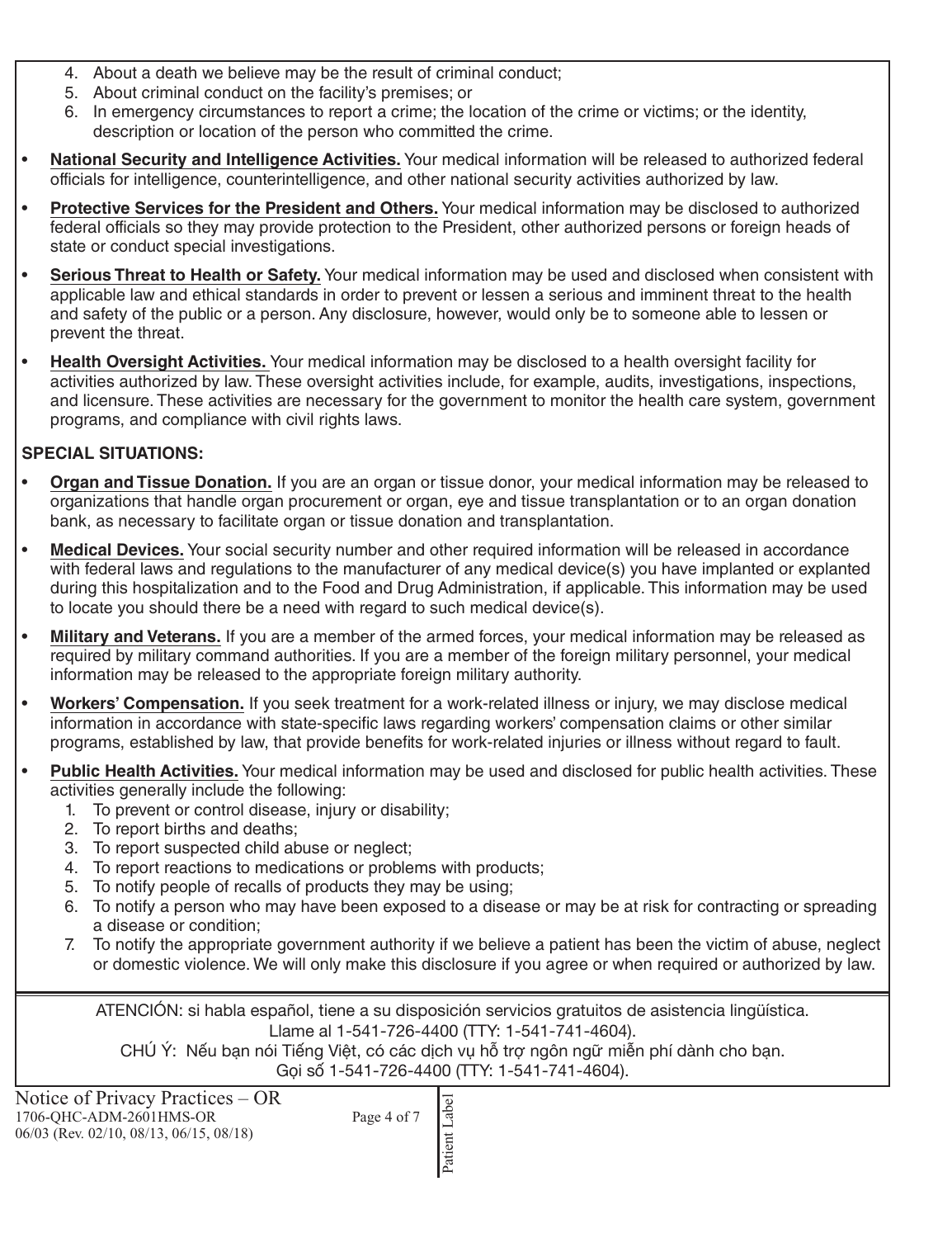- **Coroners, Medical Examiners, and Funeral Directors.** Your medical information may be released to a coroner or medical examiner. This may be necessary, for example, to identify a deceased person or determine the cause of death. We may also release medical information about patients of the facility to funeral directors as necessary to carry out their duties.
- **Inmates.** If you are an inmate of a correctional institution or under the custody of a law enforcement official, we may release medical information about you to the correctional institution or law enforcement official. This release would be necessary for the following reasons:
	- 1. For the institution to provide you with health care;
	- 2. To protect the health and safety of you and others;
	- 3. For the safety and security of the correctional institution.

### **HIGHLY CONFIDENTIAL INFORMATION:**

Federal and/or State law require special privacy protections for certain highly confidential information about you, including your health information that is maintained in psychotherapy notes. Similarly, Federal and/or State law may provide greater protections than HIPAA for the following types of information, in which case we will comply with the law that provides your information with the greatest protection and you with the greatest privacy rights: (1) mental health and developmental disabilities; (2) alcohol and drug abuse prevention, treatment and referral; (3) HIV/AIDS testing, diagnosis or treatment; (4) communicable diseases; (5) genetic testing; (6) child abuse and neglect; (7) domestic or elder abuse; and/or (8) sexual assault. In order for your highly confidential information to be disclosed for a purpose other than those permitted or required by law, your written authorization is required.

## **YOUR WRITTEN AUTHORIZATION**

We will first obtain your written authorization before using or disclosing your medical information for any purpose not described above, including disclosures that constitute the sale of protected health information or for marketing communications paid for by a third party (excluding refill reminders, which the law permits without your authorization). If you provide the facility permission to use or disclose your medical information, you may revoke that permission, in writing to the Facility Privacy Officer, at any time. If you revoke your permission, we will no longer use or disclose your medical information for the reasons covered in your written authorization. You understand that we are unable to take back any disclosures already made with your permission, and that we are required to retain our records of the care that the facility provided to you.

# **ADDITIONAL INFORMATION CONCERNING THIS NOTICE:**

- **Changes To This Notice.** We reserve the right to change this notice and make the revised or changed notice effective for medical information we already have about you as well as any information we receive in the future. The facility will post a current copy of the notice with the effective date. In addition, each time you register at, or are admitted to, the facility for treatment or health care services as an inpatient or outpatient, we will offer you a copy of the current notice in effect.
- **Complaints.** You will not be retaliated against for filing a complaint. If you believe your privacy rights have been violated, you may file a complaint with the facility and/or with the Secretary of the Department of Health and Human Services. Some States may allow you to file a complaint with State's Attorney General, Office of Consumer Affairs or other State agency as specified by applicable State law. To file a complaint with the facility, submit your complaint to the facility's Privacy Officer in writing at the address at the end of this notice. The facility's Privacy Officer can provide you with contact information for the Secretary of the Department of Health and Human Services as well as the State agency or agencies authorized to accept your complaints.

# **YOUR RIGHTS REGARDING YOUR MEDICAL INFORMATION**

You have the following rights regarding medical information the facility maintains about you: *\*\* NOTE: All Requests Must Be Submitted in Writing to the Facility Privacy Officer.*

> ATENCIÓN: si habla español, tiene a su disposición servicios gratuitos de asistencia lingüística. Llame al 1-541-726-4400 (TTY: 1-541-741-4604). CHÚ Ý: Nếu bạn nói Tiếng Việt, có các dịch vụ hỗ trợ ngôn ngữ miễn phí dành cho bạn. Gọi số 1-541-726-4400 (TTY: 1-541-741-4604).

| Notice of Privacy Practices – OR<br>1706-OHC-ADM-2601HMS-OR<br>06/03 (Rev. 02/10, 08/13, 06/15, 08/18) | Page 5 of 7 |  |
|--------------------------------------------------------------------------------------------------------|-------------|--|
|                                                                                                        |             |  |
|                                                                                                        |             |  |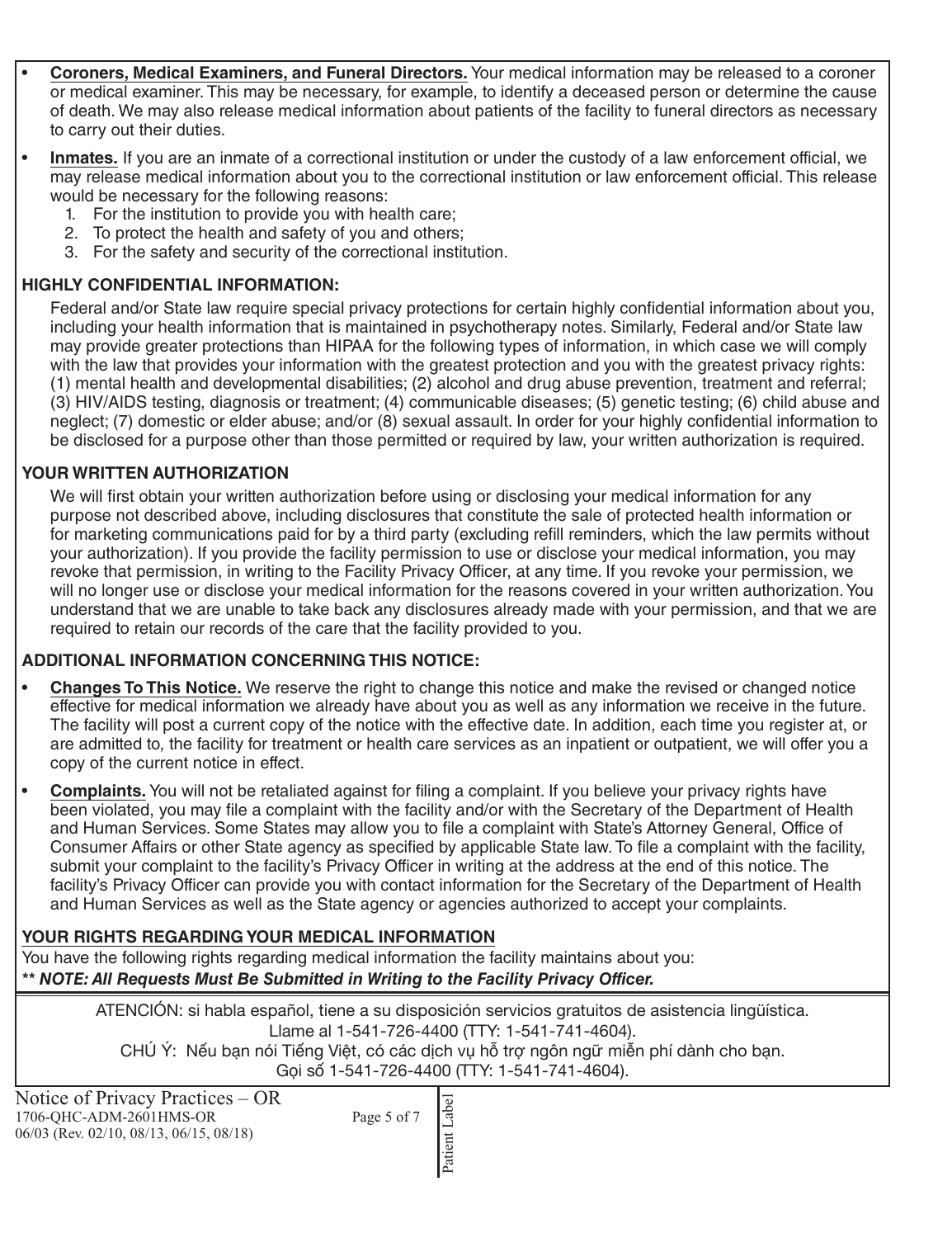• **Right to Request Access to Your Health Information.** You have the right to inspect and copy medical information that may be used to make decisions about your care for as long as we maintain such information. Such access will be granted by the facility in accordance with applicable law.

To inspect and copy medical information or to receive an electronic copy of the medical information, you must submit a written request. You may direct the facility to transmit the copy to another entity or person that you designate provided the choice is clear, conspicuous, and specific. If you request a paper copy of your information, we may charge a fee for the cost of copying, mailing or other supplies associated with your request.

If the facility uses or maintains an electronic health record with respect to your medical information, you have the right to obtain an electronic copy of the information if you so choose. The facility may charge a fee equal to its labor cost in providing the electronic copy (e.g., costs may include the cost of a flash drive, if that is how you request a copy of your information be produced). If you request an electronic copy of your information, we will provide the information in the format requested if it is feasible to do so. Please be aware that if you request us to share medical information by unencrypted e-mail, there is some risk that it could be read or accessed by a third party. We will confirm that you want to receive medical information by unencrypted e-mail before sending it to you.

We may deny your request to inspect and copy in some limited circumstances. If you are denied access to medical information, you may request that the denial be reviewed. Depending on the reason for the denial, another licensed health care professional, other than the person who denied your request, may be chosen by the facility to review your request and the denial. The facility will comply with the outcome of the review.

• **Right to Amend.** If you feel that medical information we have about you is incorrect or incomplete, you may ask us to amend the information. You have the right to request an amendment as long as the information is kept by or for the facility.

To request an amendment, you must submit a written request to the Facility Privacy Officer. You must also provide a reason that supports your request.

Your request for an amendment may be denied if:

- 1. Your request is not in writing or does not include a reason to support the request;
- 2. The medical information was not created by us, unless the person or entity that created the information is no longer available to make the amendment;
- 3. The medical information is not part of the medical information kept by or for the facility;
- 4. The medical information is not part of the information you would be permitted to inspect and copy; or
- 5. The medical information is accurate and complete.
- **Right to an Accounting of Disclosures.** You have the right to request an "accounting of disclosures." This is a list of certain disclosures we made outside of the facility of your medical information.

To request this list or accounting of disclosures:

- 1. You must submit your request in writing to the Facility Privacy Officer or Health Information Management (HIM) Department on the *Written Request For Accounting of Disclosures Form (HIM-3402).*
- 2. Your request must state a time period, which may not be longer than six years and may not include dates before April 14, 2003.
- 3. Your request should indicate in what form you want the list (for example, on paper, electronically).

The first list you request within a 12-month period will be free. For additional lists, we may charge you for the costs of providing the list. We will notify you of the cost involved and you may choose to withdraw or modify your request at that time before any costs are incurred.

ATENCIÓN: si habla español, tiene a su disposición servicios gratuitos de asistencia lingüística. Llame al 1-541-726-4400 (TTY: 1-541-741-4604).

CHÚ Ý: Nếu bạn nói Tiếng Việt, có các dịch vụ hỗ trợ ngôn ngữ miễn phí dành cho bạn.

| Notice of Privacy Practices – OR<br>1706-QHC-ADM-2601HMS-OR<br>06/03 (Rev. 02/10, 08/13, 06/15, 08/18) | Page 6 of 7 |  |
|--------------------------------------------------------------------------------------------------------|-------------|--|
|                                                                                                        |             |  |